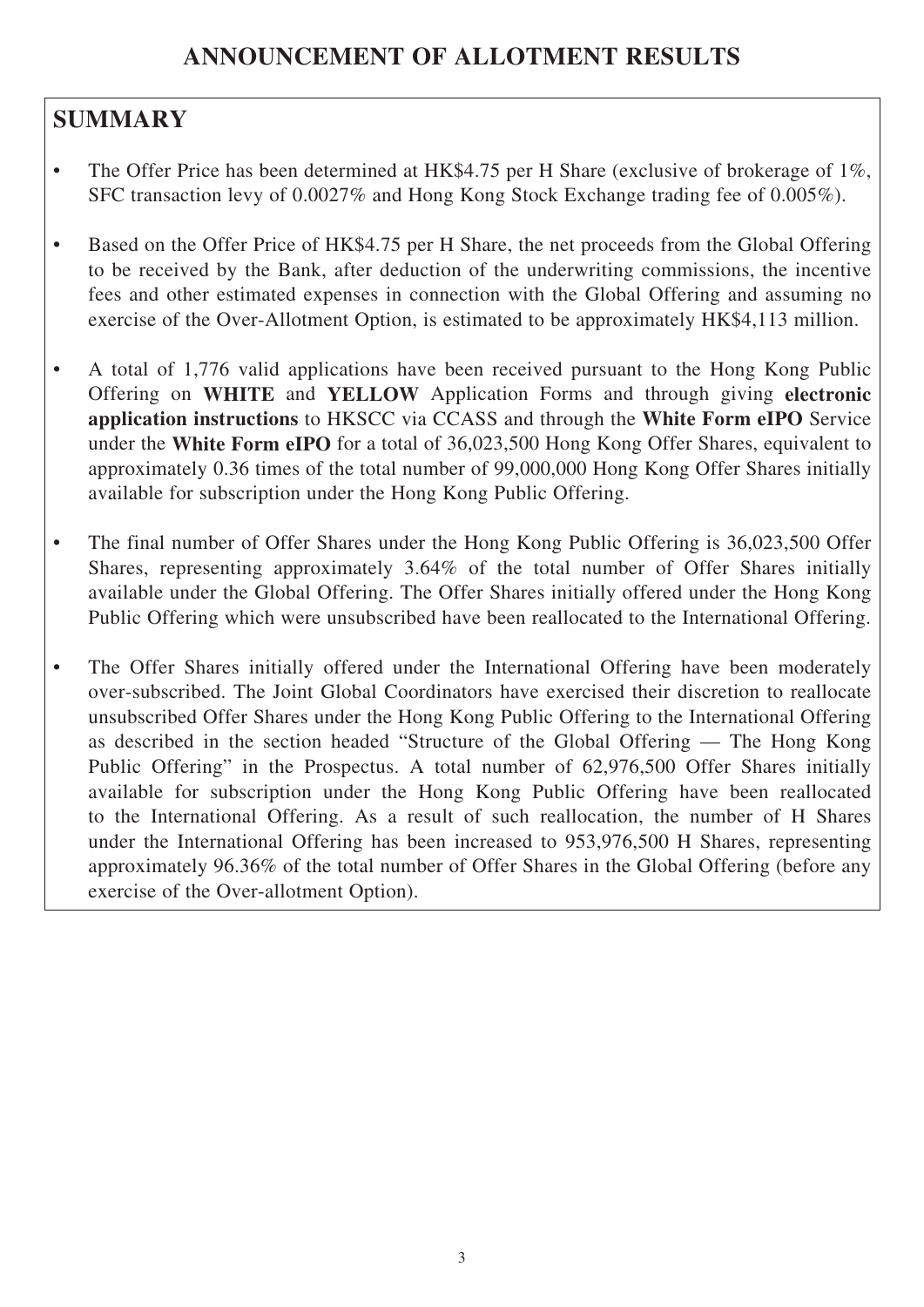- Pursuant to the Cornerstone Investment Agreements with the Cornerstone Investors, the number of Offer Shares subscribed for by the Cornerstone Investors has now been determined. LRC. Belt and Road Invesment Limited ("**LRC. Belt and Road**") has subscribed for 200,000,000 H Shares, Jinan Binhe New District Constructive Investment Group ("**Binhe New District Constructive Investment**") has subscribed for 200,000,000 H Shares, Keystone Group LTD. ("**Keystone Group**") has subscribed for 110,000,000 H Shares, Rizhao Huaheng Materials Trade Co., Ltd. ("**Rizhao Huaheng**") has subscribed for 100,000,000 H Shares, Ms. Yuan Shuchun ("**Ms. Yuan**") has subscribed for 38,548,500 H Shares, Mr. Wu Jishan ("**Mr. Wu**") has subscribed for 30,000,000 H Shares, in all totalling 678,548,500 H Shares representing in aggregate (i) approximately 16.91% of the Bank's total issued share capital following the completion of the Global Offering; and (ii) approximately 68.54% of the number of Offer Shares under the Global Offering, assuming the Over-Allotment Option is not exercised. Please refer to the section headed "Cornerstone Investors" in the Prospectus for further details relating to the Cornerstone Investors.
- Pursuant to the International Underwriting Agreement, the Bank and the Selling Shareholders have granted the Over-Allotment Option to the International Underwriters, exercisable by the Joint Global Coordinators (on behalf of the International Underwriters) from the date of the International Underwriting Agreement up to (and including) the date which is the thirtieth day from the last day for lodging applications under the Hong Kong Public Offering to require the Bank and the Selling Shareholders to allot and issue or sell up to an aggregate of 148,500,000 additional H Shares at the Offer Price. In the event that the Over-Allotment Option is exercised to cover over-allocations in the International Offering an announcement will be made. There was over-allocation of  $148,500,000$  H Shares. Such over-allocation may be covered by exercising the Over-allotment Option or by making purchases in the secondary market at prices that do not exceed the Offer Price or through deferred settlement or a combination of these means. In the event that the Over-allotment Option is exercised, an announcement will be made. As of the date of this announcement, the Over-Allotment Option has not been exercised.
- The Offer Price, the level of indications of interest in the International Offering, the level of applications in the Hong Kong Public Offering and the basis of allocation of the Hong Kong Offer Shares will be published on Wednesday, 2 December 2015 in the South China Morning Post (in English) and the Hong Kong Economic Times (in Chinese).

In relation to the Hong Kong Public Offering, the Bank announces that the results of allocations which will include the Hong Kong identity card/passport/Hong Kong business registration numbers of successful applicants (where supplied) under the Hong Kong Public Offering will be made available at the times and dates and in the manner specified below:

• in the announcement posted on the Bank's website at www.qdccb.com and on the website of the Hong Kong Stock Exchange at www.hkexnews.hk on Wednesday, 2 December 2015;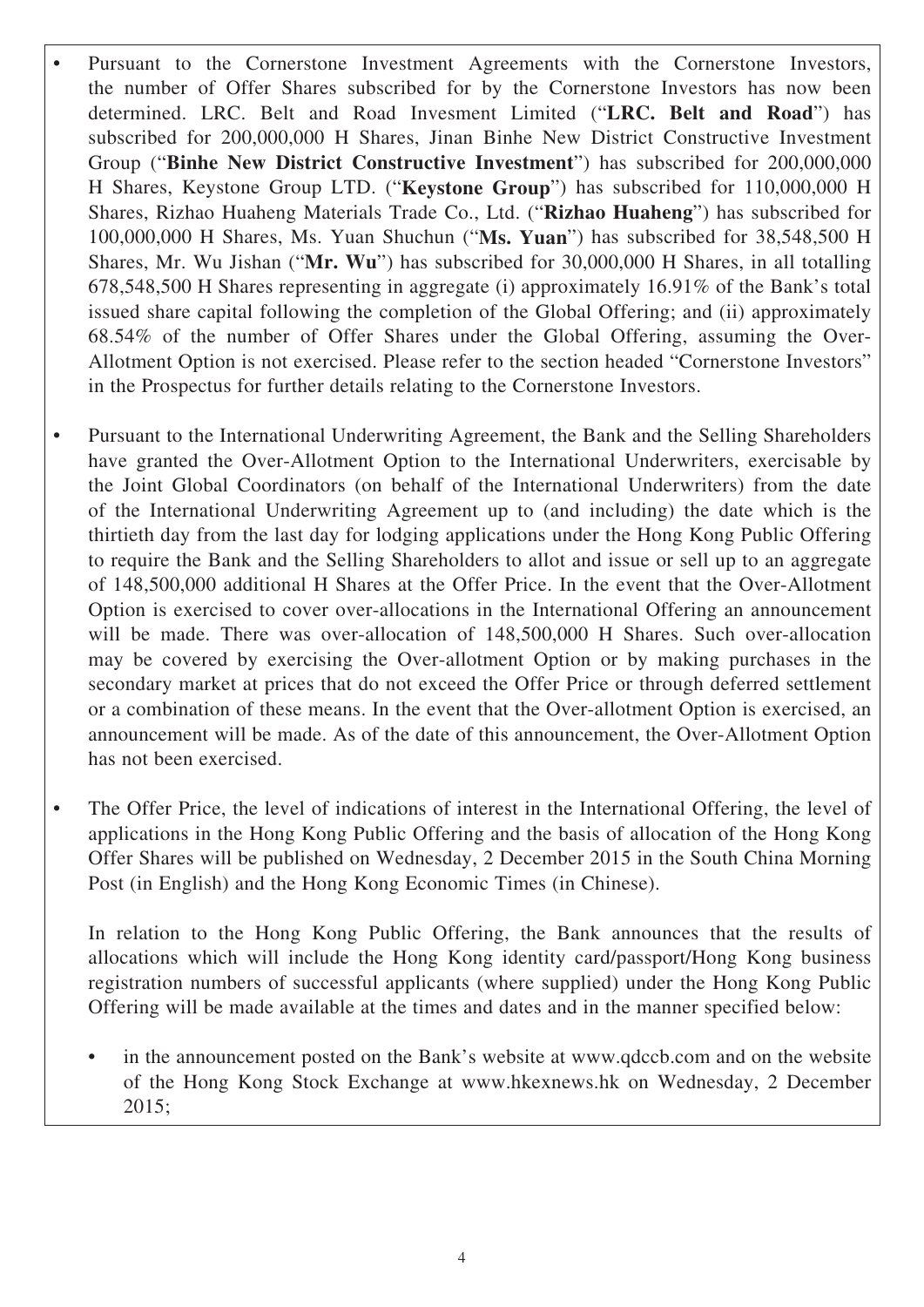- from the designated results of allocations website at www.iporesults.com.hk on a 24-hour basis from 8:00 a.m. on Wednesday, 2 December 2015 to 12:00 midnight on Tuesday, 8 December 2015. The user will be required to key in the Hong Kong identity card/ passport/Hong Kong business registration number provided in his/her/ its application to search for his/her/its own allocation result;
- by telephone enquiry line by calling +852 2862 8669 between 9:00 a.m. and 10:00 p.m. from Wednesday, 2 December 2015 to Saturday, 5 December 2015; and
- in the special allocation results booklets which will be available for inspection during opening hours from Wednesday, 2 December 2015 to Friday, 4 December 2015 at all the receiving bank branches and sub-branches at the addresses set out in the paragraph headed "Results of Allocations" in this announcement.
- Applicants who apply for 1,000,000 or more Hong Kong Offer Shares using **White Form eIPO** or using **WHITE** Application Forms and have provided all information required may collect their H Share certificates (if any) and/or refund cheques (if any) in person from Computershare Hong Kong Investor Services Limited, at Shops 1712–1716, 17th Floor, Hopewell Centre, 183 Queen's Road East, Wanchai, Hong Kong between 9:00 a.m. and 1:00 p.m. on Wednesday, 2 December 2015.
- H Share certificates (if any) for Hong Kong Offer Shares allotted to applicants using **WHITE** Application Forms or **White Form eIPO** which are either not available for personal collection, or which are so available but are not collected in person, are expected to be dispatched by ordinary post to those entitled at their own risk on Wednesday, 2 December 2015.
- H Share certificates (if any) for Hong Kong Offer Shares allotted to applicants using **YELLOW** Application Forms and those who applied by giving **electronic application instructions** to HKSCC via CCASS are expected to be deposited into CCASS for credit to their CCASS Investor Participant stock accounts or the stock accounts of their designated CCASS Participants on Wednesday, 2 December 2015.
- Applicants who have applied for 1,000,000 Hong Kong Offer Shares or more using **YELLOW** Application Forms and have provided all information required may collect refund cheques (if any) in person from Computershare Hong Kong Investor Services Limited, at Shops 1712–1716, 17th Floor, Hopewell Centre, 183 Queen's Road East, Wanchai, Hong Kong between 9:00 a.m. and 1:00 p.m. on Wednesday, 2 December 2015.
- Refund cheques for wholly or partially unsuccessful applicants using **WHITE** or **YELLOW** Application Forms which are either not available for personal collection or which are so available but are not collected in person, will be dispatched by ordinary post to those entitled at their own risk on Wednesday, 2 December 2015.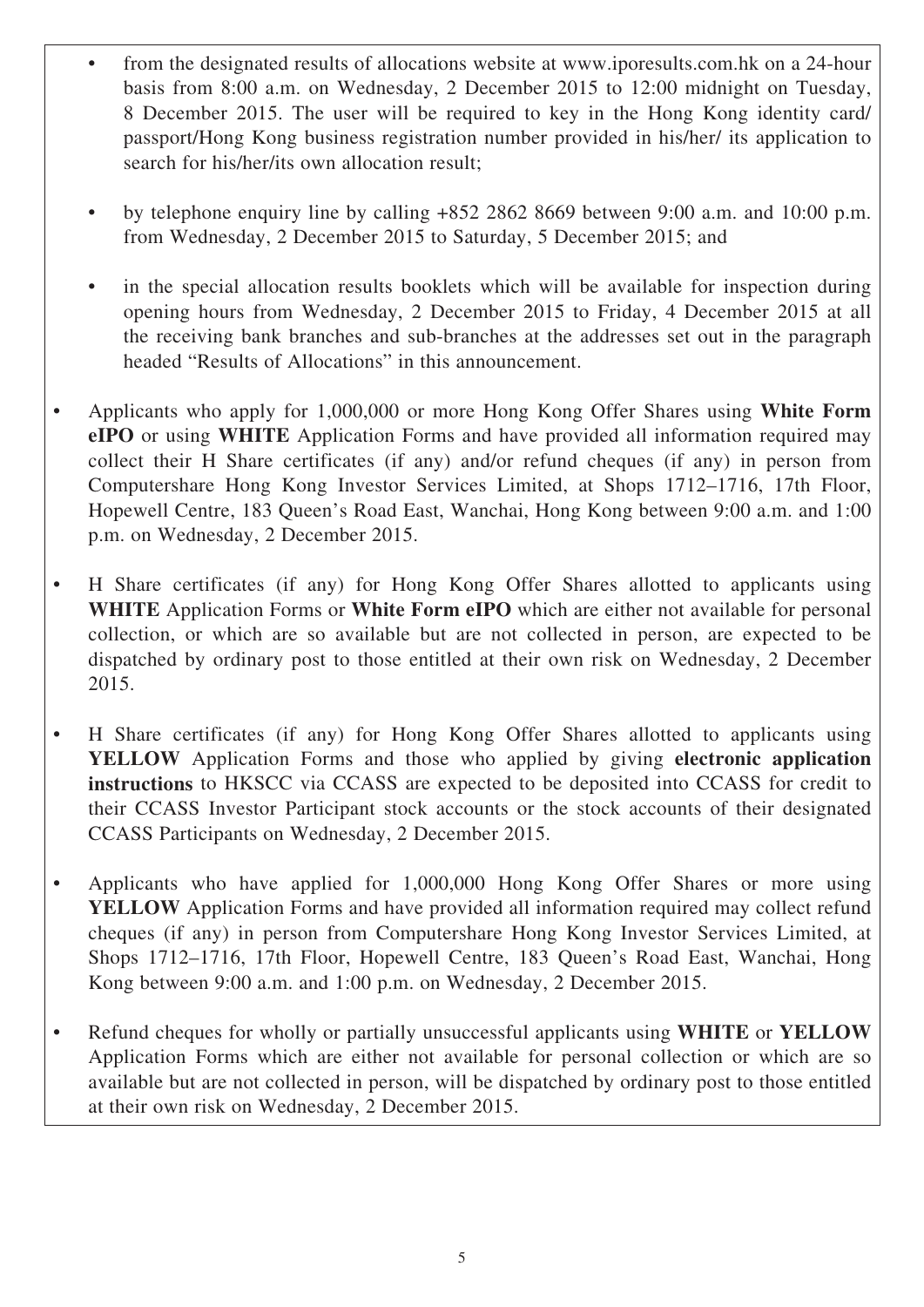- For applicants who have paid the application monies from a single bank account using **White Form eIPO**, e-Refund payment instructions (if any) are expected to be dispatched to the application payment account on Wednesday, 2 December 2015. For applicants who have paid the application monies from multi-bank accounts using **White Form eIPO**, refund cheques (if any) are expected to be dispatched by ordinary post at their own risk on or before Wednesday, 2 December 2015.
- Refund monies for applicants applying by giving **electronic application instructions** to HKSCC via CCASS are expected to be credited to the relevant applicants' designated bank account or the designated bank account of their broker or custodian on Wednesday, 2 December 2015.
- H Share certificates will only become valid certificates of title at 8:00 a.m. on Thursday, 3 December 2015, provided that the Global Offering has become unconditional in all respects and the right of termination as described in the section entitled "Underwriting — Underwriting Arrangements and Expenses — Hong Kong Public Offering — Grounds for Termination" in the Prospectus has not been exercised.
- Dealings in the H Shares on the Hong Kong Stock Exchange are expected to commence at 9:00 a.m. on Thursday, 3 December 2015. The H Shares will be traded in board lots of 500 H Shares each. The stock code of the H Shares is 3866.

## **APPLICATIONS AND INDICATIONS OF INTEREST RECEIVED**

The Offer Price has been determined at HK\$4.75 per H Share (exclusive of brokerage of 1%, SFC transaction levy of 0.0027% and Hong Kong Stock Exchange trading fee of 0.005%). Based on the Offer Price of HK\$4.75 per H Share, the net proceeds from the Global Offering to be received by the Bank, after deduction of the underwriting commissions, the incentive fees and other estimated expenses in connection with the Global Offering and assuming no exercise of the Over-Allotment Option, is estimated to be approximately HK\$4,113 million. Please refer to the section headed "Future Plans and Use of Proceeds — Use of Proceeds" in the Prospectus for further details in respect of the Bank's use of proceeds from the Global Offering.

The Directors announce that at the close of the application lists at 12:00 noon on Wednesday, 25 November 2015, a total of 1,776 valid applications (including applications on **WHITE** and **YELLOW** Application Forms and through giving **electronic application instructions** to HKSCC via CCASS and through the **White Form eIPO**) have been received pursuant to the Hong Kong Public Offering for a total of 36,023,500 Hong Kong Offer Shares, equivalent to approximately 0.36 times the total number of 99,000,000 Hong Kong Offer Shares initially available under the Hong Kong Public Offering. The Joint Global Coordinators have exercised their discretion to reallocate unsubscribed Offer Shares under the Hong Kong Public Offering to the International Offering as described in the section headed "Structure of the Global Offering — The Hong Kong Public Offering" in the Prospectus. A total number of 62,976,500 Offer Shares initially available for subscription under the Hong Kong Public Offering have been reallocated to the International Offering.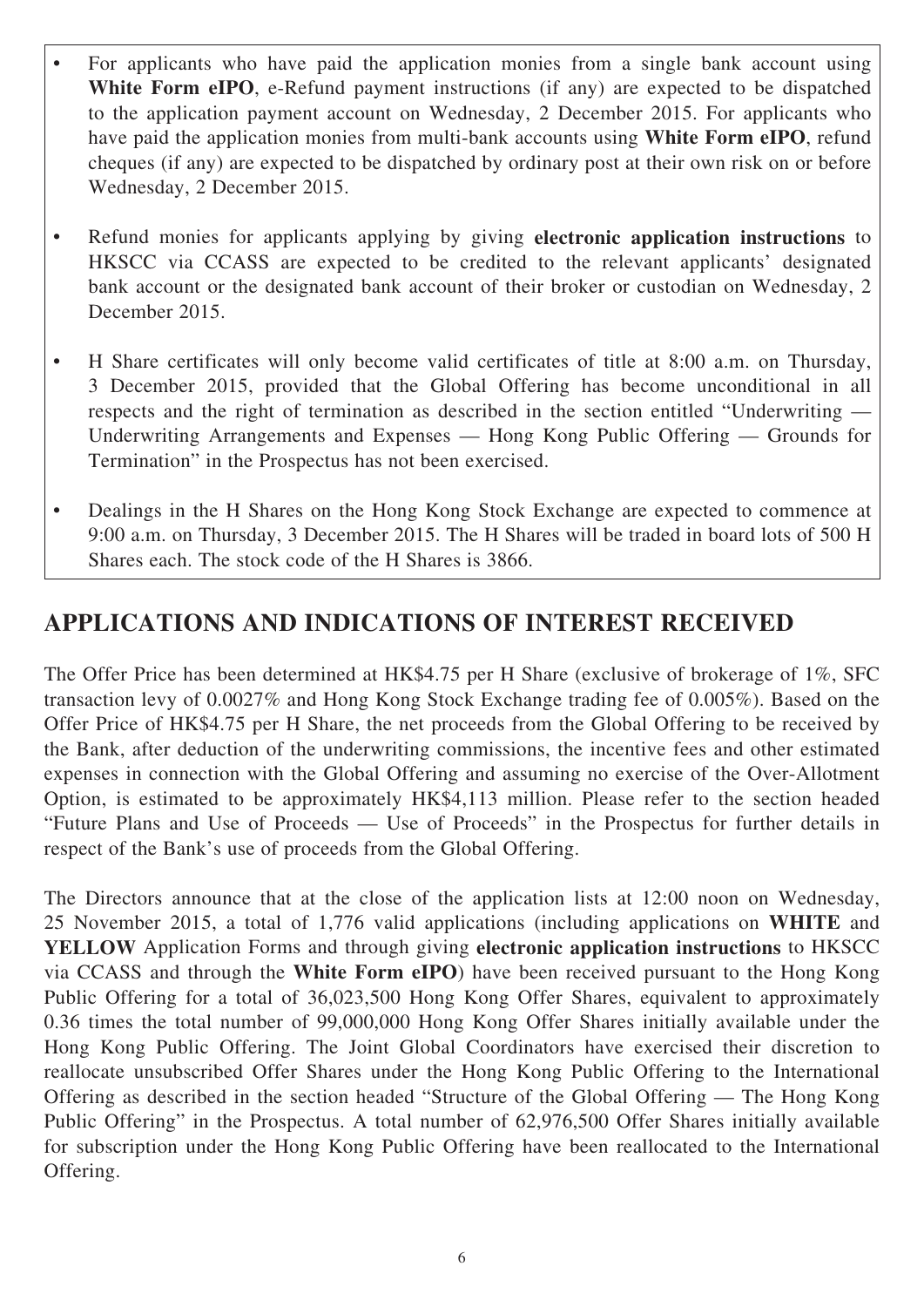Of the 1,776 valid applications on **WHITE** and **YELLOW** Application Forms or to the designated **White Form eIPO** Service Provider through **White Form eIPO** website (**www.eipo.com.hk**) and by **electronic application instructions** given to HKSCC via CCASS for a total of 36,023,500 Hong Kong Offer Shares, a total of 1,772 applications in respect of a total of 23,023,500 Hong Kong Offer Shares were for Hong Kong Offer Shares with an aggregate subscription amount based on the maximum offer price of HK\$5.21 per Offer Share (excluding brokerage of 1%, SFC transaction levy of 0.0027% and Hong Kong Stock Exchange trading fee of 0.005%) of HK\$5 million or less (representing approximately 0.47 times the 49,500,000 Hong Kong Offer Shares initially comprised in pool A), and a total of 4 applications in respect of a total of 13,000,000 Hong Kong Offer Shares were for Hong Kong Offer Shares with an aggregate subscription amount based on the maximum offer price of HK\$5.21 per Offer Share (excluding brokerage of 1%, SFC transaction levy of 0.0027% and Hong Kong Stock Exchange trading fee of 0.005%) of more than HK\$5 million (representing approximately 0.26 times the 49,500,000 Hong Kong Offer Shares initially comprised in pool B). Applications not completed in accordance with the instructions set out in the Application Forms have been rejected. 2 multiple applications or suspected multiple applications have been identified and rejected. 1 application has been rejected due to bounced cheques. 1 application has been rejected due to invalid application. No application for more than 50% of the Hong Kong Offer Shares initially available under the Hong Kong Public Offering (i.e. more than 49,500,000 H Shares) has been identified. The Offer Shares offered in the Hong Kong Public Offering were conditionally allocated on the basis set out in the paragraph headed "Basis of Allotment under the Hong Kong Public Offering" below.

## **INTERNATIONAL OFFERING**

The Offer Shares initially offered under the Hong Kong Public Offering were under-subscribed and such unsubscribed Offer Shares have been reallocated to the International Offering.

The Offer Shares initially offered under the International Offering have been moderately oversubscribed. A total number of 62,976,500 Offer Shares initially available for subscription under the Hong Kong Public Offering have been reallocated to the International Offering. As a result of such reallocation, the number of H Shares under the International Offering has been increased to 953,976,500 Offer Shares, representing approximately 96.36% of the total number of Offer Shares initially available under the Global Offering (before any exercise of the Over-allotment Option), whereas the number of Offer Shares under the Hong Kong Public Offering is 36,023,500 H Shares, representing approximately 3.64% of the total number of Offer Shares in the Global Offering (before any exercise of the Over-allotment Option).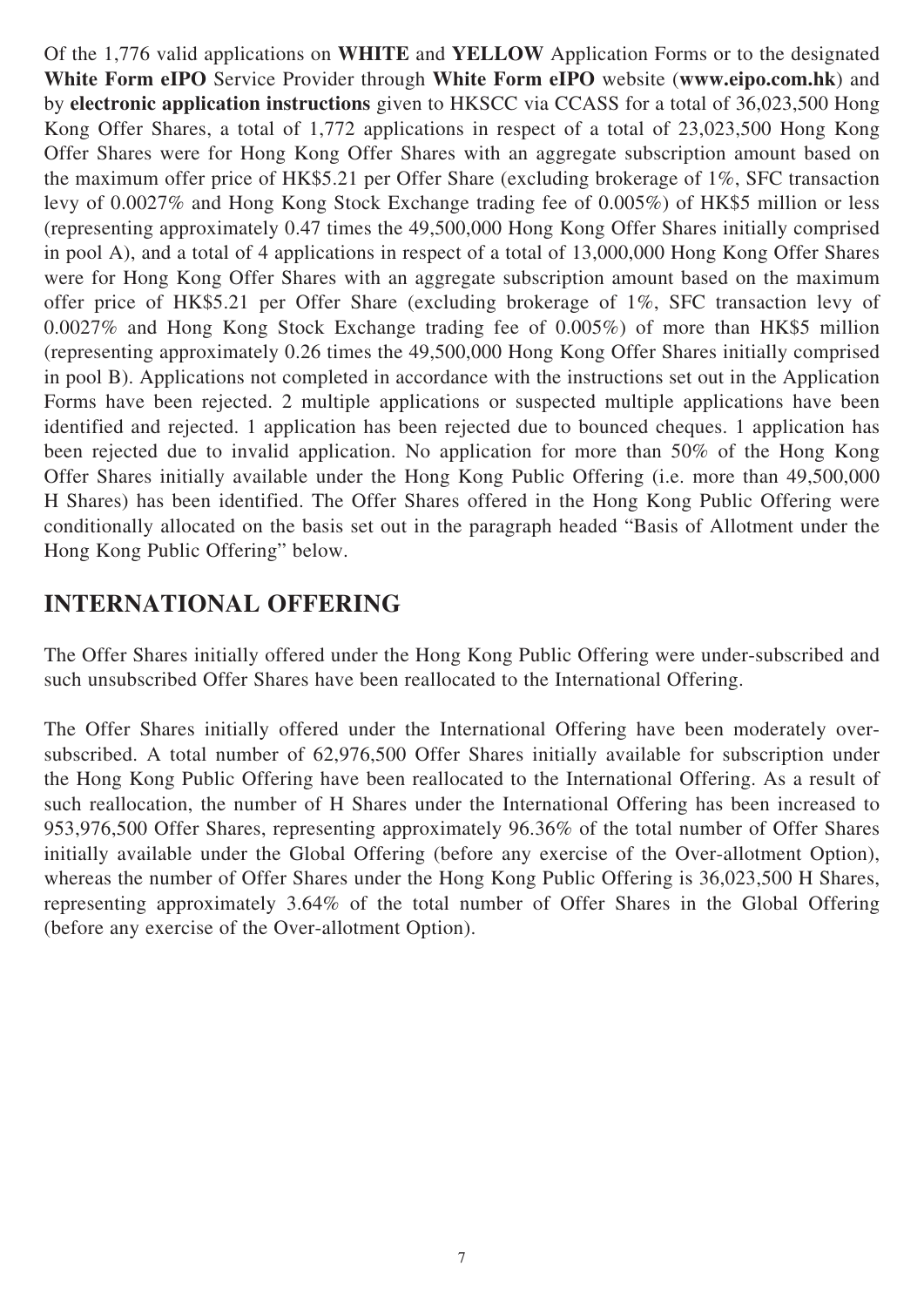Based on the Offer Price of HK\$4.75 per Offer Share and pursuant to the cornerstone investment agreements with the Cornerstone Investors as disclosed in the section headed "Cornerstone Investors" in the Prospectus, the number of Offer Shares subscribed for by the Cornerstone Investors has now been determined as set out below:

|                                        | Number of<br><b>H</b> Shares<br>subscribed | Approximate<br>percentage<br>of the Offer<br>Shares* | Approximate<br>percentage of the<br>total issued share<br>capital following<br>the completion of<br>the Global<br>Offering* |
|----------------------------------------|--------------------------------------------|------------------------------------------------------|-----------------------------------------------------------------------------------------------------------------------------|
| LRC. Belt and Road                     | 200,000,000                                | 20.20%                                               | 4.99%                                                                                                                       |
| <b>Binhe New District Constructive</b> |                                            |                                                      |                                                                                                                             |
| Investment                             | 200,000,000                                | 20.20%                                               | 4.99%                                                                                                                       |
| Keystone Group                         | 110,000,000                                | 11.11%                                               | 2.74%                                                                                                                       |
| Rizhao Huaheng                         | 100,000,000                                | 10.10%                                               | 2.49%                                                                                                                       |
| Ms. Yuan                               | 38,548,500                                 | 3.90%                                                | $0.95\%$                                                                                                                    |
| Mr. Wu                                 | 30,000,000                                 | 3.03%                                                | $0.75\%$                                                                                                                    |
| <b>Total</b>                           | 678,548,500                                | 68.54%                                               | 16.91%                                                                                                                      |

\* Assuming that the Over-allotment Option is not exercised.

The final number of Offer Shares under the International Offering is 953,976,500 H Shares (subject to the Over-Allotment Option).

The number of Offer Shares allocated to placees under the International Offering includes an overallocation of 148,500,000 H Shares. The settlement of such over-allocation will be effected by exercising the Over-Allotment Option, which will be exercisable by the Joint Global Coordinators, or by market purchases in the secondary market at prices that do not exceed the Offer Price or through deferred settlement or a combination of these means.

The Bank has granted to the International Underwriters the Over-Allotment Option exercisable by the Joint Global Coordinators from the date of the International Underwriting Agreement up to (and including) the date which is the thirtieth day from the last day for lodging applications under the Hong Kong Public Offering (Friday, 25 December 2015) to require the Bank and the Selling Shareholders to allot and issue or sell up to an aggregate of 148,500,000 additional H Shares representing approximately 15% of the initial Offer Shares under the Global Offering at the Offer Price to cover over-allocations in the International Offering. The Over-Allotment Option has not yet been exercised. If the Over-Allotment Option is exercised, an announcement will be made.